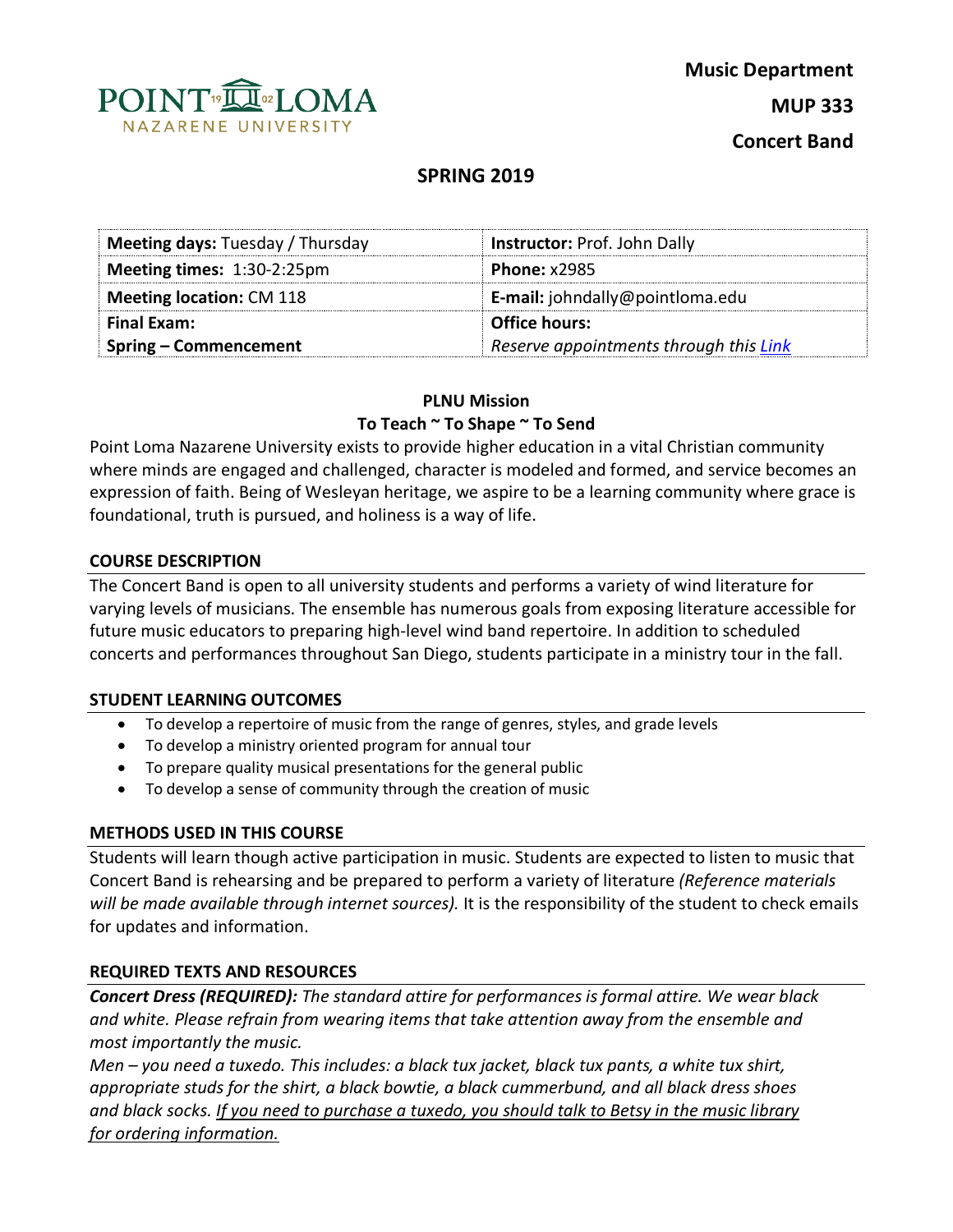*Women – you need to dress in all black, with black dress shoes. The general rule is that dress slacks are okay, but they must look formal. Tee-shirts and denim are not acceptable. Skirts/dresses are the preferred formal attire, but should cover your knees while seated.*

*Music: The department provides music, pencil and folders for each student. Please understand that you will be responsible to replace any missing or damaged selections.* 

*Instruments: Students are encouraged to have their own instrument in working condition. The department has a limited inventory of instruments that can be used. Department instruments should be checked out through Betsy in the music office.* 

*Storage: Lockers are available for instrument storage and may be checked out through Betsy in the music office. The music building is a highly used building and it is your responsibility to make sure that all of your personal items inside your locker.* 

## **COURSE SCHEDULE**

Weekly Schedule: ALL – Wednesday 6:00-8:30pm Winds- Tuesday 4:30-5:30 ~ Percussion – Thursday 4:30-5:30

| Spring Semester - Concert Band |           |                                                          |                    |  |
|--------------------------------|-----------|----------------------------------------------------------|--------------------|--|
| Wednesday                      | 1/9/2019  | First Rehearsal                                          | 6pm-8:30pm         |  |
| Tuesday                        | 2/5/2019  | Peninsula Winds Concert @ Liberty Station                | 7pm (Call 6pm)     |  |
| Thursday                       | 2/7/2019  | <b>Cultural Event with SD Winds</b><br>(Attendance Only) | 7:30 <sub>pm</sub> |  |
| Friday                         | 2/22/2019 | <b>Joint Concert</b>                                     | 7:30 (6pm Call)    |  |
| Wednesday                      | 4/3/2019  | Regular Rehearsal in Crill                               | $6-9$ pm           |  |
| Thursday                       | 4/4/2019  | Dress Rehearsal / Recording in Crill                     | $6-9$ pm           |  |
| Friday                         | 4/5/2019  | <b>Spring Concert</b>                                    | 7:30pm (Call 6pm)  |  |
| <b>Thursday</b>                | 4/11/2019 | College Band Night @ Balboa Park                         | 5-9 (TBA)          |  |
| Wednesday                      | 4/17/2019 | No Rehearsal (Easter)                                    |                    |  |
| Tuesday                        | 4/23/2019 | <b>Wind and Percussion Recital</b>                       | 4:30pm-6pm         |  |
| Saturday                       | 5/4/2019  | Commencement / Luau<br>(MANDATORY)                       | $8:20am - 6pm$     |  |

## **ATTENDANCE PHILOSOPHY**

As a performance ensemble, you will be asked to commit to more than a traditional one-unit course. A lot of work is put into balancing the number of rehearsals and concerts we have in a semester. We depend on you to be at EVERY rehearsal on time and ready to play. The expectation is perfect attendance. Thus, we expect that you will not plan study groups, work, excursions, etc. during rehearsals.

# **ATTENDANCE AND PARTICIPATION (DEPT ADOPTED)**

Students will be advised each term of the schedule of specific ensemble performance obligations they are expected to meet; missing a scheduled performance will result in 1-3 full grades lower *(see Attendance/Participation Policy below).* It is expected that the ensemble performances will take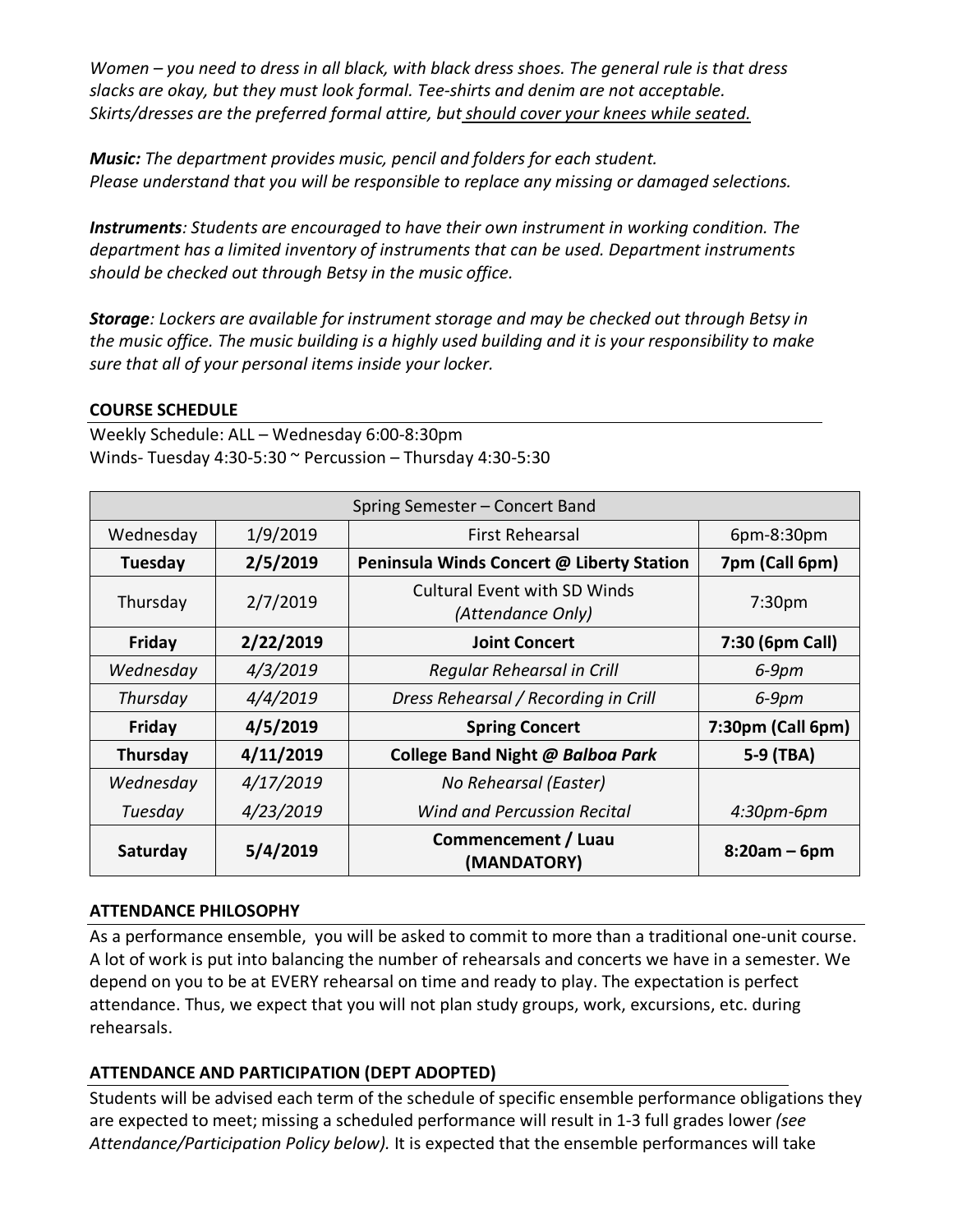precedence over outside commitments. Students may only petition an absence penalty for circumstances that are beyond their control such as sickness and personal family matters. It is expected that the student will communicate circumstances immediately.

1. Ensemble grades are based on attendance, attitude, and achievement. Students are required and expected to perform to the utmost of their ability, displaying a professional attitude in rehearsals and concerts.

2. Absences due to illness or of a personal nature should be cleared with the conductor of your assigned ensemble. Requests due to personal injury must be accompanied by medical documentation. Timely reporting will help students to avoid penalties due to absence from rehearsals or concerts.

3. At their discretion, conductors may excuse students from rehearsals or concerts for PLNU activities.

4. At their discretion, conductors will have a choice of lowering up to three full grade for missing a performance event. For example, a missed performance for service club may only be docked by one grade while a spring concert would bring a grade down by three full letter grades.

5. Failure to meet the basic guidelines above may result in a student forfeiting their scholarship.

This policy above, instituted by the PLNU Music Department states the minimum requirement for all courses. Individual professors **do not** have the option of establishing a more lenient policy; they may, however, establish a more rigorous policy, which is to be described in their course syllabus. See **Academic Policies** in the undergrad student catalog for information on withdraws and drops.

## **PLNU ATTENDANCE AND PARTICIPATION POLICY**

Regular and punctual attendance at all classes is considered essential to optimum academic achievement. If the student is absent from more than 10 percent of class meetings (three sessions), the faculty member can file a written report, which may result in de-enrollment. If the absences exceed 20 percent (six sessions), the student may be de-enrolled without notice until the university drop date or, after that date, receive the appropriate grade for their work and participation. See Academic Policies in the Undergraduate Academic Catalog.

## **ASSESSMENT AND GRADING**

| Attendance and Participation | - 70% |
|------------------------------|-------|
| <b>Practical Assignments</b> | 30%   |

Two percent will be deducted for each unexcused tardy. Three percent will be deducted for each unexcused absence from sectional. Six percent will be deducted for each unexcused absence from rehearsal. Students are to notify me before an absence or tardy occurs so that the absence/tardy can be excused. There will be no penalty for excused absences or tardies.

## **CELL PHONE POLICY**

Cell phones distract both you and the students around you. Since music rehearsals require full attention throughout, cell phones need to be put away. For each infraction, 4% will be deducted from your final grade.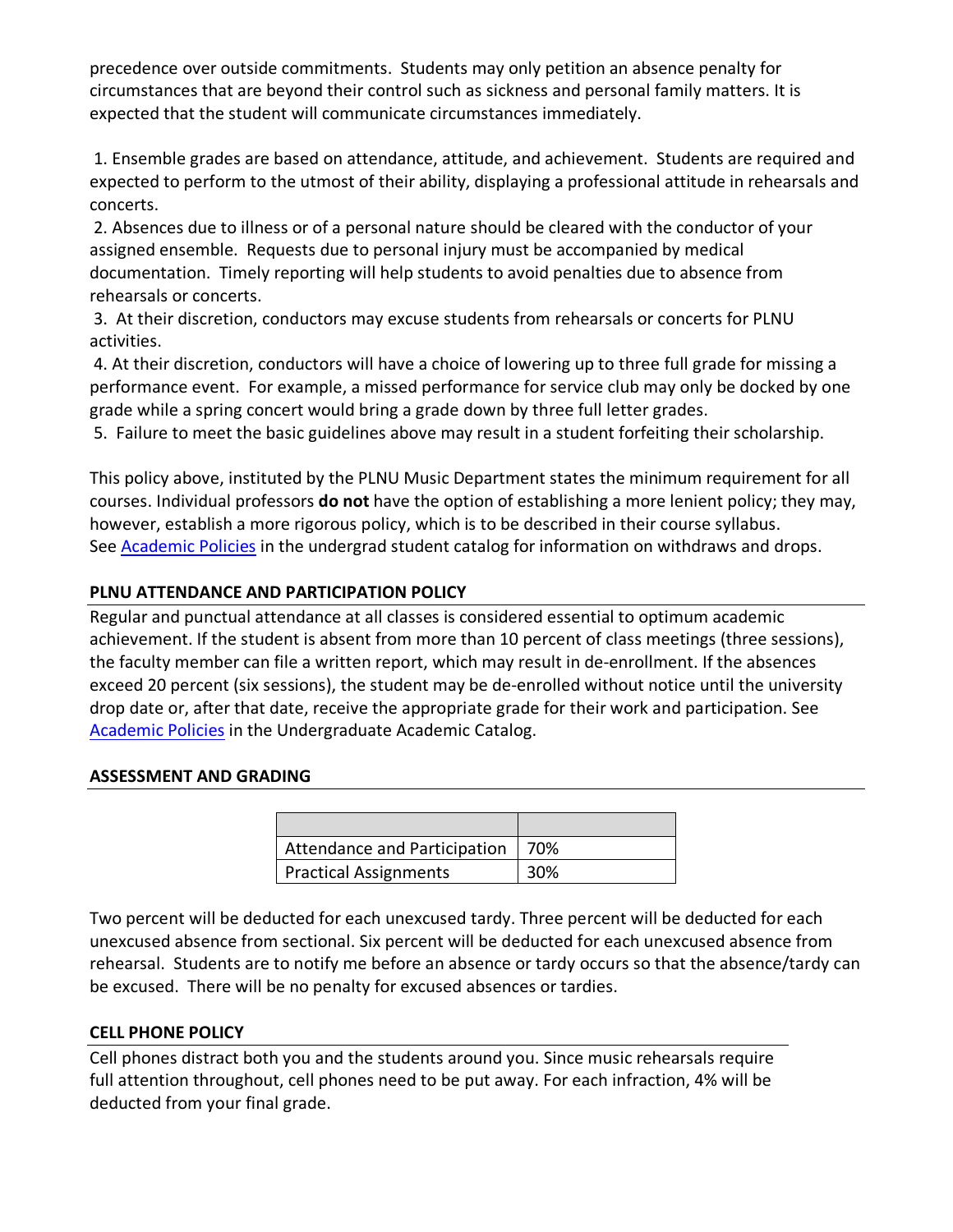### **PRIVATE LESSONS**

*One of the best ways to become a better player is to be actively involved in a private studio. Although music majors/minors, scholarship recipients and performance award recipients may be required to take lessons; I encourage all students to consider joining a studio regardless of your major. If you have room in your schedule, lessons are a great deal.* 

*If your schedule reads "MUA000 audition first week" you have a holding line that has you pat for lessons. You will need to drop that class and add the correct number for your lessons.* 

| <b>Adjunct Name</b>    | <b>Email</b>               | <b>Phone</b> | Instrument(s)                 |
|------------------------|----------------------------|--------------|-------------------------------|
| <b>Pam Martchev</b>    | Pamflute75@gmail.com       | 213-840-9433 | <b>Flute and Piccolo</b>      |
| Sarah Skuster          | sarah skuster@yahoo.com    | 760-617-6059 | Oboe                          |
| Danette White          | danettebassoon@hotmail.com | 619-444-1087 | Bassoon                       |
| Pete DeLuke            | Peterdeluke@att.com        | 619-252-5022 | Sax, Clarinet                 |
| <b>Mark Shannon</b>    | spfmarcato@aol.com         | 415-786 6094 | Sax, Clarinet                 |
| John Wilds             | trombacelt@aol.com         | 619-696-9324 | <b>Trumpet</b>                |
| Mike McCoy             | mikelmccoy@mac.com         | 858-245-4697 | <b>French Horn</b>            |
| <b>Brian O'Donnell</b> | trombone.brian@gmail.com   | 760-420-5409 | Trombone / Euphonium          |
| Jenn Opdahl            | jropdahl@yahoo.com         | 858-200-6540 | Tuba                          |
| <b>Andy Watkins</b>    | andwat82@gmail.com         | 773-458-0627 | <b>Drumset and Percussion</b> |

*It is your responsibility to contact the appropriate instructor immediately.* 

### **USE OF TECHNOLOGY**

Point Loma Nazarene University encourages the use of technology for learning, communication, and collaboration. It is each student's responsibility to check his or her PLNU email on a daily basis.

### **INSTRUCTOR AVAILABILITY**

Reserve appointments through this Link. I also have an open door policy. If you drop by my office and I am available, please come in.

### **FINAL EXAMINATION POLICY**

Successful completion of this class requires taking the final examination **on its scheduled day**. There will be no Final for the Fall. Commencement is considered the final for the spring.

### **PLNU COPYRIGHT POLICY**

Point Loma Nazarene University, as a non-profit educational institution, is entitled by law to use materials protected by the US Copyright Act for classroom education. Any use of those materials outside the class may violate the law.

### **PLNU ACADEMIC HONESTY POLICY**

Students should demonstrate academic honesty by doing original work and by giving appropriate credit to the ideas of others. Academic dishonesty is the act of presenting information, ideas, and/or concepts as one's own when in reality they are the results of another person's creativity and effort. A faculty member who believes a situation involving academic dishonesty has been detected may assign a failing grade for that assignment or examination, or, depending on the seriousness of the offense, for the course. Faculty should follow and students may appeal using the procedure in the